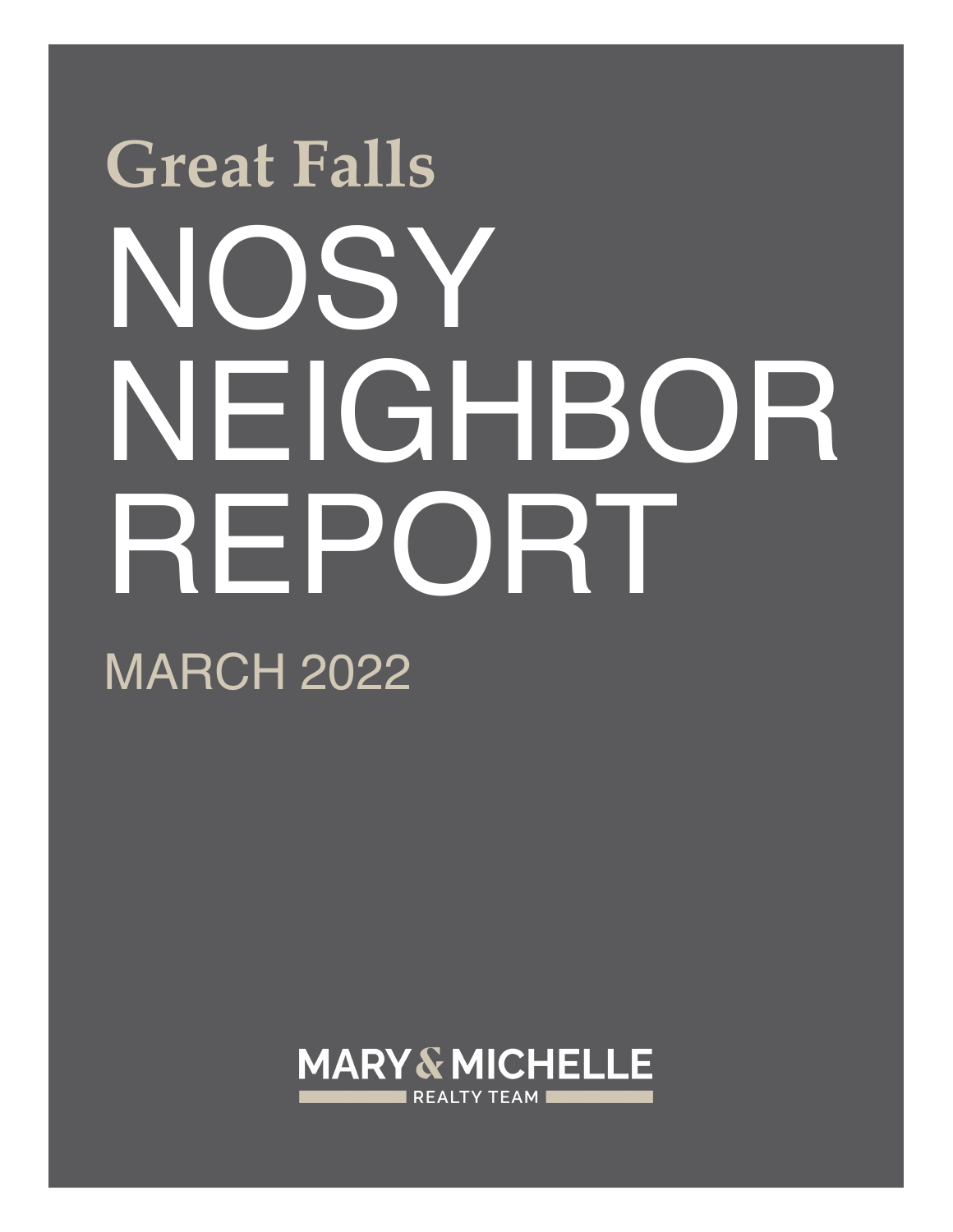## **HOMES SOLD: GREAT FALLS, VIRGINIA**

(by Elementary School Boundaries) 3/1/22 - 3/31/22

|                               | CLOSE<br><b>DATE</b> | <b>DAYS ON</b><br><b>MARKET</b> | ORIGINAL<br><b>PRICE</b> | <b>ADJUSTED</b><br><b>PRICE</b> | <b>SOLD PRICE</b> | SOLD AS %<br>OF ORIG<br><b>LIST PRICE</b> | SOLD AS % OF<br>ADJUSTED<br><b>PRICE</b> | <b>SELLER</b><br><b>SUBSIDY</b> |  |  |  |
|-------------------------------|----------------------|---------------------------------|--------------------------|---------------------------------|-------------------|-------------------------------------------|------------------------------------------|---------------------------------|--|--|--|
| <b>COLVIN RUN ELEMENTARY</b>  |                      |                                 |                          |                                 |                   |                                           |                                          |                                 |  |  |  |
| 1144 Bob O Link Cir           | 3/31                 | 1                               | \$790,000                | \$790,000                       | \$960,000         | 122%                                      | 122%                                     |                                 |  |  |  |
| 9102 White Chimney Ln         | 3/8                  | 0                               | \$1,265,000              | \$1,265,000                     | \$1,265,000       | 100%                                      | 100%                                     | \$56,466                        |  |  |  |
| 1118 Marlene Ln               | 3/17                 | 256                             | \$1,989,000              | \$1,975,000                     | \$1,935,000       | 97%                                       | 98%                                      |                                 |  |  |  |
| 9620 Tackroom Ln              | 3/7                  | 4                               | \$2,599,000              | \$2,599,000                     | \$2,600,000       | 100%                                      | 100%                                     |                                 |  |  |  |
| 1045 Manning St               | 3/31                 | 4                               | \$2,850,000              | \$2,850,000                     | \$2,910,000       | 102%                                      | 102%                                     |                                 |  |  |  |
| <b>Average:</b>               |                      | 53                              | \$1,898,600              | \$1,895,800                     | \$1,934,000       | 104%                                      | 104%                                     |                                 |  |  |  |
| <b>FORESTVILLE ELEMENTARY</b> |                      |                                 |                          |                                 |                   |                                           |                                          |                                 |  |  |  |
| 703 Kentland Dr               | 3/29                 | 5                               | \$1,000,000              | \$1,000,000                     | \$1,000,000       | 100%                                      | 100%                                     |                                 |  |  |  |
| 1162 Kettle Pond Ln           | 3/11                 | 6                               | \$1,075,000              | \$1,075,000                     | \$1,090,000       | 101%                                      | 101%                                     |                                 |  |  |  |
| 907 Riva Ridge Dr             | 3/31                 | 1                               | \$1,120,000              | \$1,120,000                     | \$1,120,000       | 100%                                      | 100%                                     |                                 |  |  |  |
| 1034 Riva Ridge Dr            | 3/31                 | 4                               | \$1,200,000              | \$1,200,000                     | \$1,276,000       | 106%                                      | 106%                                     |                                 |  |  |  |
| 11767 Hollyview Dr            | 3/28                 | 3                               | \$1,399,000              | \$1,399,000                     | \$1,399,000       | 100%                                      | 100%                                     |                                 |  |  |  |
| 11100 Corobon Ln              | 3/31                 | 0                               | \$1,100,000              | \$1,100,000                     | \$1,400,000       | 127%                                      | 127%                                     |                                 |  |  |  |
| 12011 Holly Leaf Ct           | 3/7                  | 6                               | \$1,369,000              | \$1,369,000                     | \$1,477,000       | 108%                                      | 108%                                     |                                 |  |  |  |
| 11300 Corobon Ln              | 3/15                 | 0                               | \$1,480,000              | \$1,480,000                     | \$1,480,000       | 100%                                      | 100%                                     |                                 |  |  |  |
| 810 Sherlin Ln                | 3/11                 | 4                               | \$1,585,000              | \$1,585,000                     | \$1,655,000       | 104%                                      | 104%                                     |                                 |  |  |  |
| 895 Falls Bridge Ln           | 3/30                 | 5                               | \$1,600,000              | \$1,600,000                     | \$1,725,000       | 108%                                      | 108%                                     |                                 |  |  |  |
| 1024 Timbercreek Trl          | 3/14                 | 20                              | \$1,950,000              | \$1,850,000                     | \$1,800,000       | 92%                                       | 97%                                      |                                 |  |  |  |
| 11201 Branton Ln              | 3/2                  | 4                               | \$1,442,000              | \$1,442,000                     | \$1,802,560       | 125%                                      | 125%                                     |                                 |  |  |  |
| 600 Kentland Dr               | 3/17                 | 6                               | \$1,799,990              | \$1,799,990                     | \$1,850,000       | 103%                                      | 103%                                     |                                 |  |  |  |
| 11720 Plantation Dr           | 3/28                 | 397                             | \$2,600,000              | \$2,500,000                     | \$2,355,000       | 91%                                       | 94%                                      |                                 |  |  |  |
| Average:                      |                      | 33                              | \$1,479,999              | \$1,465,714                     | \$1,530,683       | 105%                                      | 105%                                     |                                 |  |  |  |

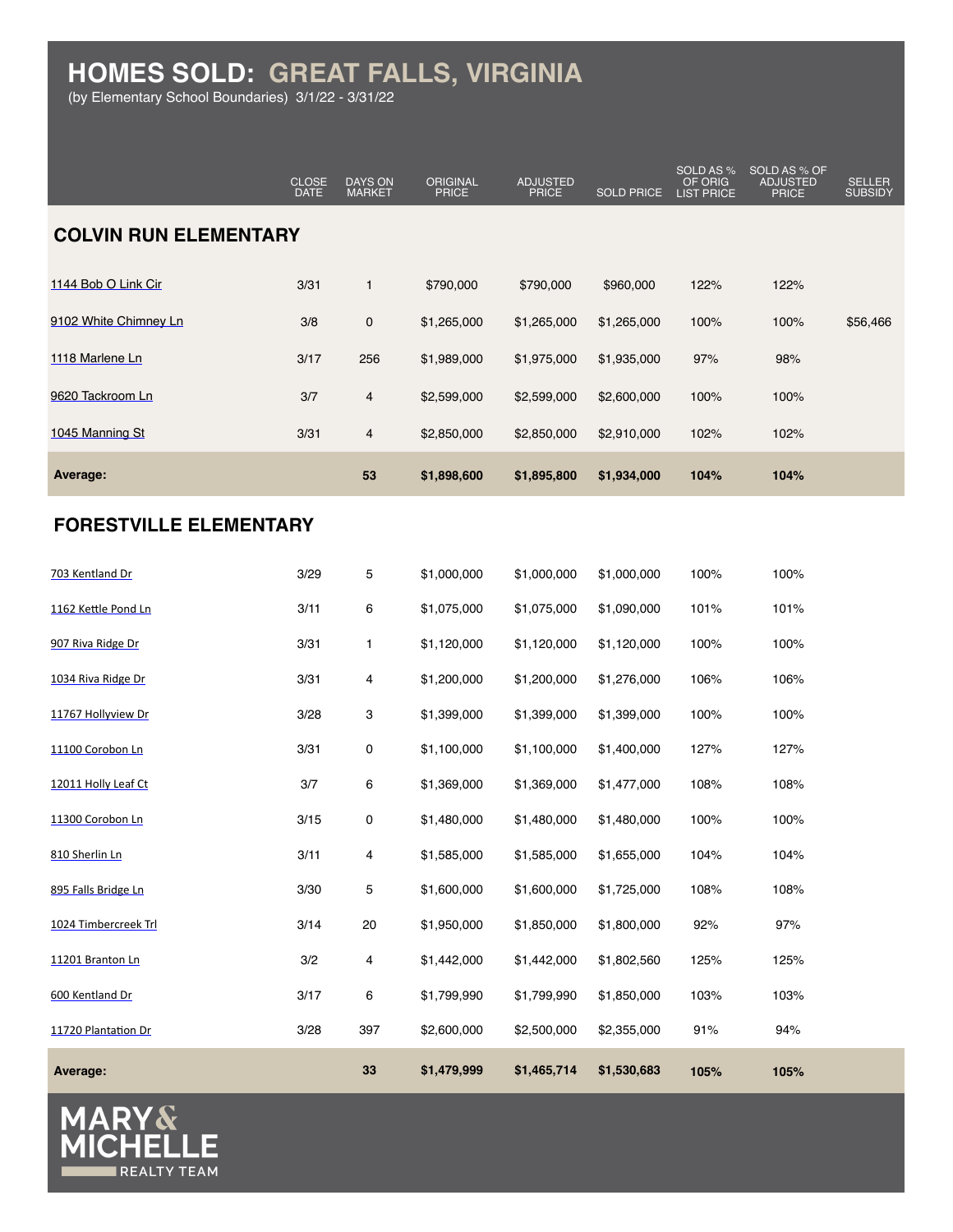## **HOMES SOLD: GREAT FALLS, VIRGINIA**

(by Elementary School Boundaries) 3/1/22 - 3/31/22

|                               | CLOSE<br>DATE | <b>DAYS ON</b><br><b>MARKET</b> | ORIGINAL<br><b>PRICE</b> | <b>ADJUSTED</b><br><b>PRICE</b> | <b>SOLD PRICE</b> | SOLD AS %<br>OF ORIG<br><b>LIST PRICE</b> | SOLD AS % OF<br><b>ADJUSTED</b><br><b>PRICE</b> | <b>SELLER</b><br><b>SUBSIDY</b> |
|-------------------------------|---------------|---------------------------------|--------------------------|---------------------------------|-------------------|-------------------------------------------|-------------------------------------------------|---------------------------------|
|                               |               |                                 |                          |                                 |                   |                                           |                                                 |                                 |
| <b>GREAT FALLS ELEMENTARY</b> |               |                                 |                          |                                 |                   |                                           |                                                 |                                 |
| 510 Arnon Meadow Rd           | 3/23          | $\mathbf{3}$                    | \$975,000                | \$975,000                       | \$1,100,000       | 113%                                      | 113%                                            |                                 |
| 11101 Elmview PI              | 3/25          | $30\,$                          | \$1,399,900              | \$1,399,900                     | \$1,350,000       | 96%                                       | 96%                                             |                                 |
| 341 Chesapeake Dr             | 3/30          | $\overline{4}$                  | \$1,249,990              | \$1,249,990                     | \$1,354,000       | 108%                                      | 108%                                            |                                 |
| 9493 Beach Mill Rd            | 3/29          | 6                               | \$1,249,900              | \$1,249,900                     | \$1,363,752       | 109%                                      | 109%                                            |                                 |
| 11520 Brockman Ln             | 3/18          | 9                               | \$1,550,000              | \$1,550,000                     | \$1,495,000       | 96%                                       | 96%                                             | \$500                           |
| 10859 Patowmack Dr            | 3/30          | $\boldsymbol{9}$                | \$1,695,000              | \$1,695,000                     | \$1,650,000       | 97%                                       | 97%                                             | \$30,000                        |
| 9511 Georgetown Pike          | 3/8           | $\overline{4}$                  | \$1,500,000              | \$1,500,000                     | \$1,670,000       | 111%                                      | 111%                                            |                                 |
| 10200 Forest Lake Dr          | 3/24          | 11                              | \$1,875,000              | \$1,875,000                     | \$1,700,000       | 91%                                       | 91%                                             |                                 |
| 10128 High Hill Ct            | 3/22          | 123                             | \$2,695,000              | \$2,500,000                     | \$2,350,000       | 87%                                       | 94%                                             |                                 |
| 10109 Squires Trl             | 3/31          | 306                             | \$3,295,000              | \$2,649,000                     | \$2,490,000       | 76%                                       | 94%                                             |                                 |
| 10100 Harewood Ct             | 3/15          | 9                               | \$2,499,000              | \$2,499,000                     | \$2,499,000       | 100%                                      | 100%                                            |                                 |
| 10092 Spartans Hollow Ct      | 3/18          | 169                             | \$2,995,000              | \$2,850,000                     | \$2,550,000       | 85%                                       | 89%                                             |                                 |
| 507 Arnon Lake Dr             | 3/31          | $47\,$                          | \$3,250,000              | \$3,250,000                     | \$2,985,000       | 92%                                       | 92%                                             |                                 |
| 700 Strawfield Ln             | 3/22          | $\mathsf{O}\xspace$             | \$3,500,000              | \$3,500,000                     | \$3,499,000       | 100%                                      | 100%                                            |                                 |
| 248 Springvale Rd             | 3/31          | 130                             | \$3,499,000              | \$3,499,000                     | \$3,500,000       | 100%                                      | 100%                                            |                                 |
| Average:                      |               | 57                              | \$2,215,186              | \$2,149,453                     | \$2,103,717       | 97%                                       | 99%                                             |                                 |





The information within this document is deemed reliable but not guaranteed. Not all properties are listed/sold by this advertised Realtor®. Source :2021 MRIS, Inc.